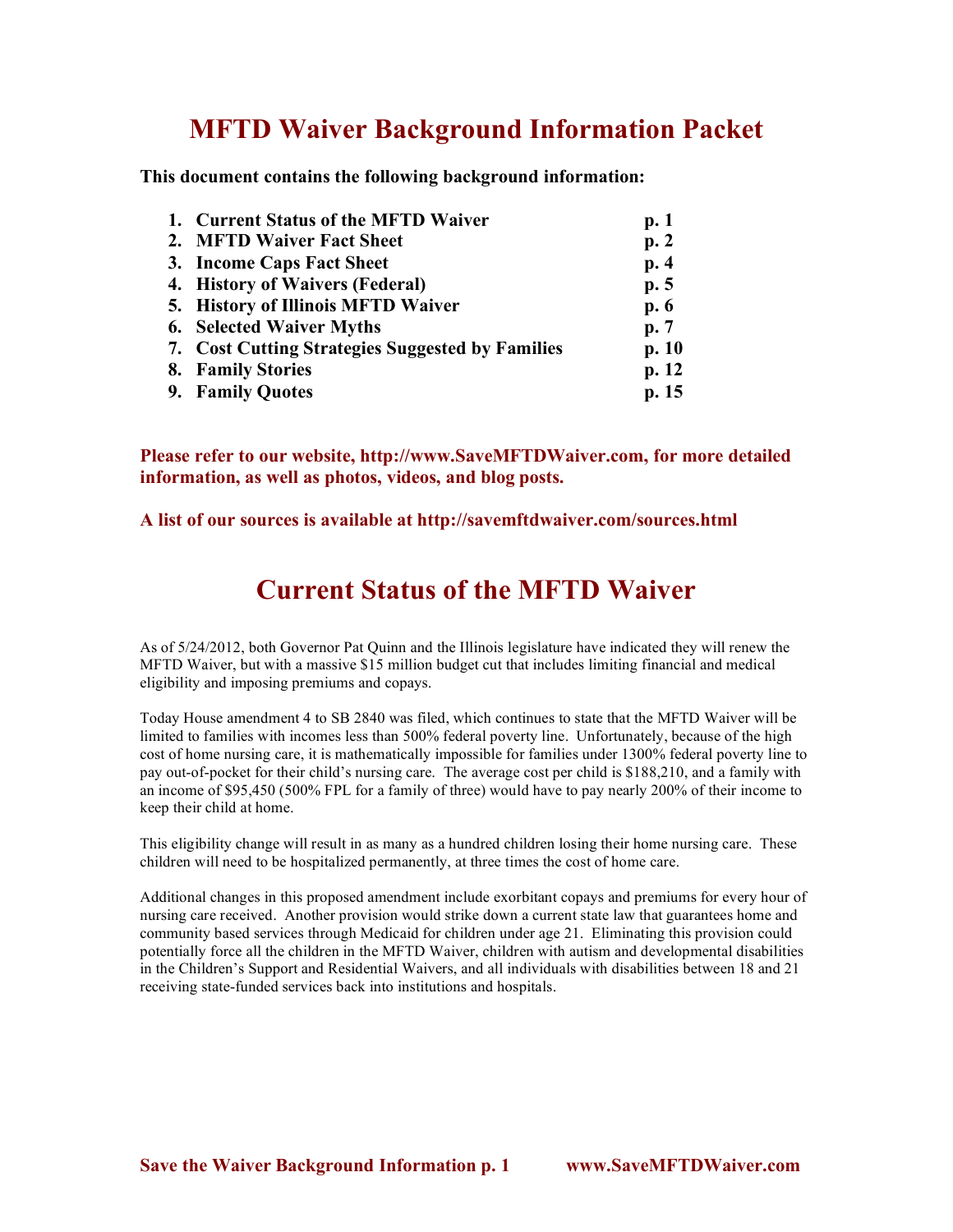### **MFTD Waiver Fact Sheet**

### **What is the MFTD Waiver?**

The Medically Fragile and Technology Dependent Waiver (MFTD Waiver) is one of Illinois' home and community based services waivers. It is a Medicaid program that the federal government has granted to the state of Illinois to prevent costly institutionalization and permanent hospitalization of children with catastrophic medical conditions and expenses. It is called a "waiver" because it waives standard Medicaid rules by evaluating only the child's income when calculating eligibility. Without a waiver, children are eligible for Medicaid only while living in an institution/hospital, but not once they return home unless their family qualifies financially for Medicaid. Virtually every state has some form of this program.

### **Who uses this program?**

Most children on this waiver are ventilator-dependent, have tracheostomies, or have central IV lines, and require extensive care and services. Most waiver expenses are used to provide home nursing care for these children, which is typically not covered by private insurance. Without this waiver, 95% of these children would require permanent hospitalization to receive their care. The capacity of the waiver is 700 children, and at any time there are approximately 500 children in the program.

### **How does the MFTD Waiver save money?**

If these children cannot be cared for at home, 95% would require permanent institutionalization in a hospital. The average cost for hospitalization in a pediatric hospital is \$55,000 per month, while the average cost for children on the waiver cared for at home is \$15,684 per month. It costs THREE TIMES AS MUCH to hospitalize or institutionalize these children as it does to care for them at home! Only 23 children would need to be permanently hospitalized to erase the \$15 million Governor Quinn hopes to cut from the program's budget.

The cost per child on the waiver has remained virtually flat over the past ten years when adjusted for inflation. In fact, the cost per person has decreased 7% compared to 2000. Because there can never be more than 700 children in the program, costs will never increase dramatically. This program contains costs dramatically for this population and has been fiscally responsible year after year.

### **Why is this program necessary?**

Private insurance does not cover home nursing in most cases, and children from working and middle class families are only eligible for Medicaid if they live in an institution or hospital. This program allows these children to receive nursing care at home, dramatically lowering their expenses to the state. Families in this program would otherwise have to pay out-of-pocket for nursing care and other services currently covered by the waiver, which average \$188,210 per year. Obviously, most families in Illinois are unable to pay such a high amount out-of-pocket each year.

Without the Waiver, children are eligible for Medicaid only if they live in an institution or a hospital. They lose their eligibility if they want to live at home unless their family qualifies financially for Medicaid. Currently, a family of 4 must earn less than \$34,575 to qualify for Medicaid (without buying in). Families may buy-in to Medicaid for their children if their income is under \$69,150 and they don't have private insurance.

It is impossible for a family who earns between \$69,150 and \$200,000 a year to pay the \$188,210 per year for nursing care and other services, which is the average cost per child on the MFTD Waiver.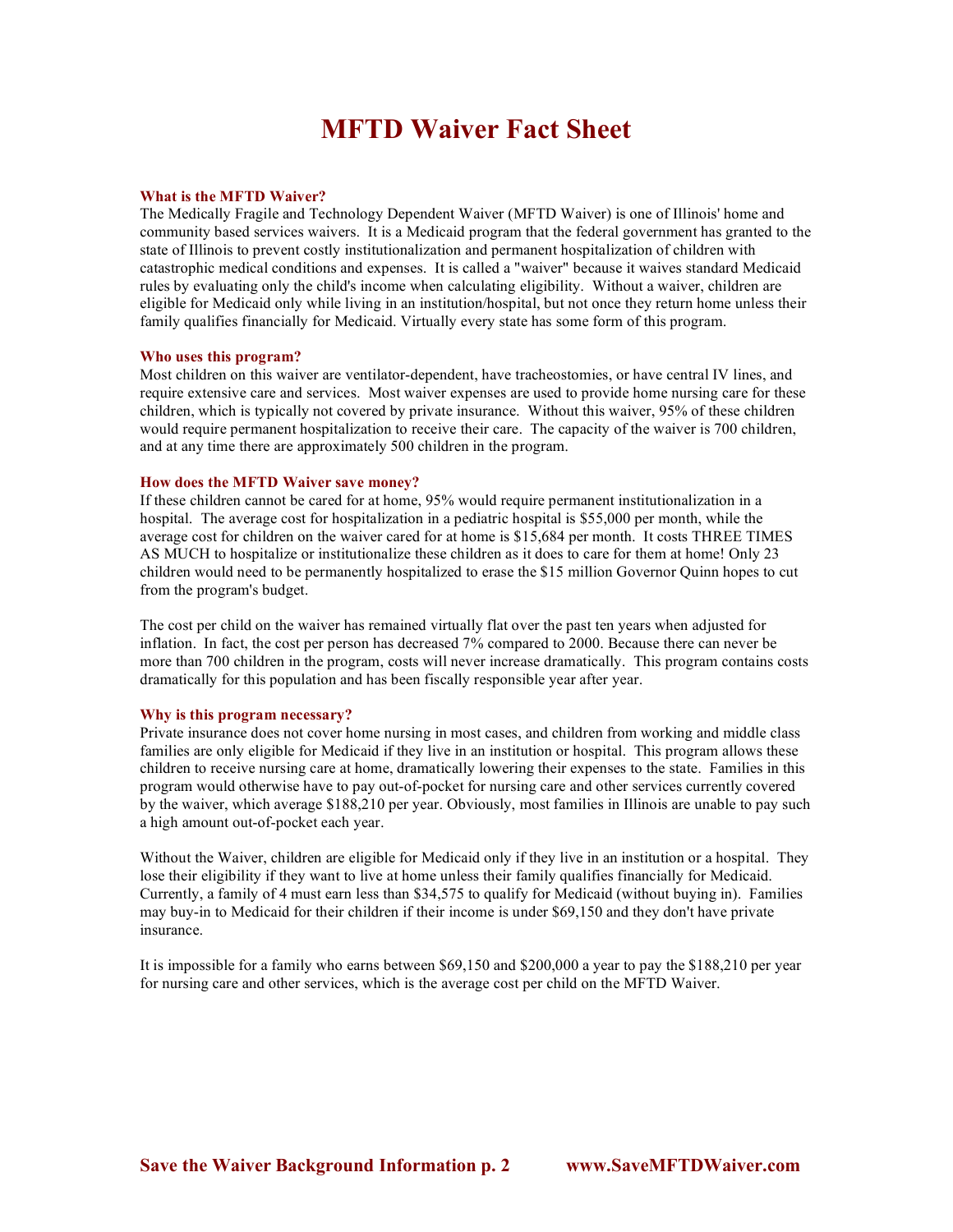### **What would happen if the MFTD Waiver is eliminated or restructured?**

The only options for families whose children lose the MFTD Waiver are:

- Permanently hospitalize their child, so the child then becomes Medicaid-eligible. This option would cost the state at least three times as much per child (\$55,000/month in the hospital and \$15,684/month at home). The entire burden of the child's care--90% of which may have been paid by private insurance previously--falls on Medicaid.
- Quit their jobs or reduce work hours to financially qualify for Medicaid. This would likely mean the entire family would lose their private insurance, and the entire family would become fully dependent on Medicaid, and potentially other state benefits as well.
- Give up custody of their child to DCFS. Because most of these children are so medically fragile, most would end up hospitalized or in institutions. The entire cost of the child's care would need to be shouldered by the state.

If these children are permanently hospitalized, they will take up a large number of ICU beds, especially in the Chicago area. These beds would be unavailable to children who are acutely ill, leading to a critical shortage of ICU beds.

Even if the Waiver is eliminated, many of these children will still need one-to-one nursing to attend school, and schools are mandated to provide this service. In this instance, local school districts would be responsible for paying the entire cost of nursing per child--about \$50,000 per child.

These children WILL end up on Medicaid, one way or another. It is better to continue the current program, which has the lowest price tag.

#### **What is Illinois' legal obligation to these children?**

Waivers are optional programs, so the state is not required to offer them. However, multiple laws and legal decisions, including the Americans with Disabilities Act, the Supreme Court decision *Olmstead vs. L.C.* (1999), and the Affordable Care Act, support the right of citizens to be cared for at home and not in institutions. Any policy change that increases institutionalization, such as eliminating this waiver, is subject to legal redress.

### **What is Illinois' proposal for this program?**

Initially, the Department of Healthcare and Family Services (HFS) recommended eliminating the waiver and creating a state program that would provide home nursing care for children who don't qualify financially for Medicaid. Thanks to our advocacy efforts, Governor Quinn has suggested renewing the program, but with a \$15 million budget cut.

Our most recent information comes from an to SB 2840, which states the waiver would be limited to families who earn less than 500% federal poverty line (\$95,450/family of three) and would impose exorbitant copays and premiums on every hour of nursing care received. If this amendment goes through, hundreds of children would be cut out of the program and would end up hospitalized at three times the cost of home care. Many other families would be unable to afford the exorbitant copays and premiums and would lose eligibility and services as well.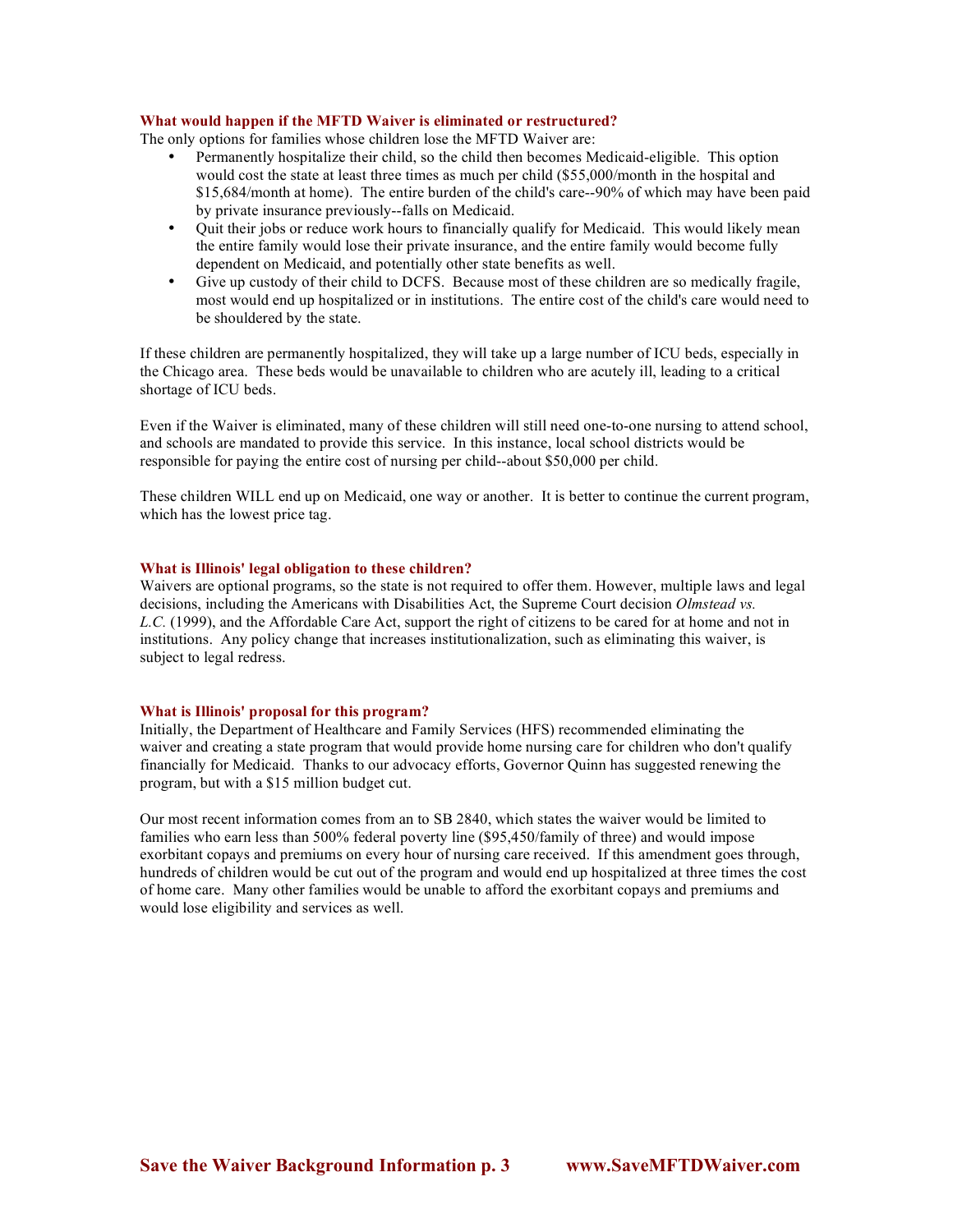### **Income Caps Fact Sheet**

### **How much would YOU need to earn in order to pay \$188,210 out-of-pocket for nursing care?**

- The SMART Act (proposed amendment to SB 2840) includes a provision that would create an income cap for the Medically Fragile Technology Dependent (MFTD) Waiver. This income cap would be 500% of the federal poverty line (FPL), or \$95,450 for a family of three.
- The average cost per child in this program is \$188,210. That means that without this program, the average family would have to pay \$188,210 out-of-pocket in order to keep their child at home. Private insurance does not cover or severely restricts private duty nursing care.
- Families would have to pay 200% of their annual income to keep their children at home. It is mathematically impossible for a family of three who earns \$95,450 (500% FPL) to pay \$188,210 out-of-pocket. Even a family who earns double that amount—1000% FPL—could not pay that amount out-of-pocket.
- Children who no longer have access to the MFTD Waiver will need to be hospitalized permanently at three times the cost of home care. This greater amount would still be billed to Medicaid because the federal government mandates Medicaid eligibility for children in institutions. The MFTD Waiver was created for exactly this reason more than 30 years ago—to reduce costs by keeping kids out of hospitals and institutions.
- If only 23 children end up hospitalized permanently, they would erase the entire \$15 million in anticipated savings the state hopes to gain by altering this program.
- This income cap would effectively force children into institutions and hospitals, which is counter to the Americans with Disabilities Act as interpreted by the *Olmstead* Supreme Court Case. Illinois would open itself up to costly litigation on this matter.
- Illinois does not impose income caps on families who choose to place their children in institutions or hospitals, even if they are millionaires, nor on children with developmental disabilities or autism. Only children who require nursing care and whose families make the effort to keep them at home—saving the state money—are being singled out in this way.
- Not one other state has ever imposed an income cap on children with medical technology. This change is unprecedented and returns Illinois to an era when children with disabilities were forced out of their communities and taken from their families.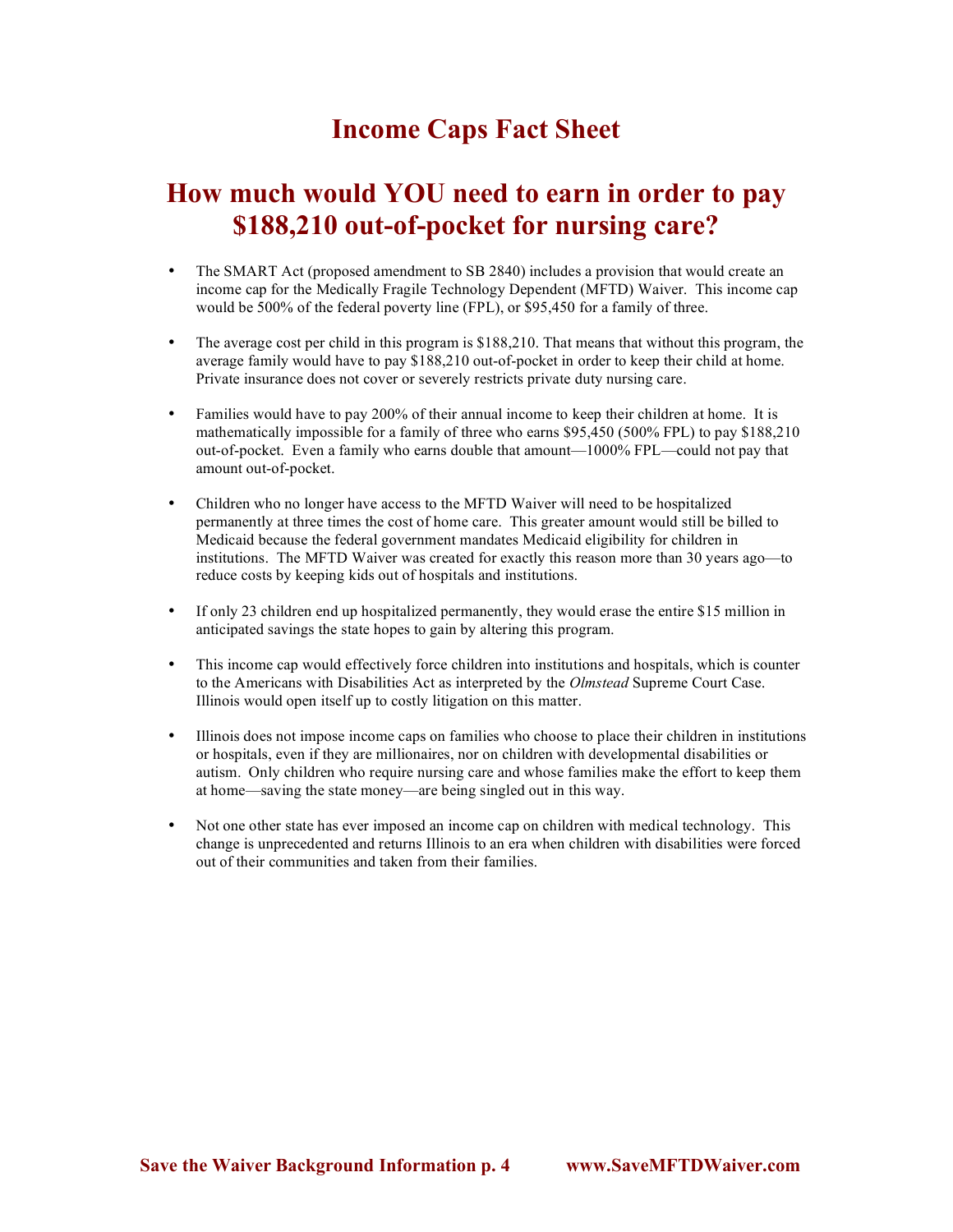## **History of Waivers (Federal)**

In 1981, then-president Ronald Reagan highlighted the case of a young girl named Katie Beckett. Katie was on a ventilator and remained in the hospital because Medicaid would pay for her care while in the hospital but she became ineligible for Medicaid if she went home. As Reagan stated,

Now, it would cost \$1,000 a month for her particular ailment to send her home. Her parents have no way that they can afford that, and the regulations are such that Medicaid now cannot pay for that if she goes home. The alternative is Medicaid continues to pay \$6,000 a month to keep her in a hospital, when the doctors say she would receive better treatment and be better off at home. But her parents can't afford to have her taken off Medicaid.

Recognizing that changing regulations would save the government money, Congress passed a provision in the 1982 TEFRA legislation that gave states the option of qualifying additional children for Medicaid if they met standard SSI criteria for disability.

Around the same time, Congress passed Section 2176 of the Omnibus Budget Reconciliation Act (OBRA) of 1981 (PL 97-35), which permitted Home and Community Based Services (HCBS) waivers, also called 1915(c) waivers for the first time. This legislation allowed certain Medicaid rules to be waived, permitting states to offer Medicaid coverage targeted to individuals in certain parts of the state, of specific economic levels, or in specific types of groups, such as children who are medically fragile.

The primary goal of both of these pieces of legislation was to remove people with disabilities from institutional care by providing less costly home care services in a community setting.

Since this time, additional legislation has further supported the right of individuals with disabilities to remain in community settings. The Americans with Disabilities Act, passed in 1990, specifies that individuals must receive services, "in the most integrated setting appropriate." The Supreme Court decision in *Olmstead vs. L.C.* (1999) clarified that people with disabilities should be placed in community settings when appropriate, if this can be accomplished with available resources. It also mandates that states provide community services to any individuals on waiting lists in a reasonably expeditious manner. Finally, as of October 1, 2011, a provision of the Affordable Care Act put into effect the Community First Choice Option, which provides increased support and funding for moving individuals out of institutions and into the community. This legislation is designed to fund the mandate of community care created by the Americans with Disabilities Act and clarified by the Olmstead decision.

Originally, TEFRA waivers, which are often called Katie Beckett waivers, were intended for children with extreme medical complexity and catastrophic medical costs, while HCBS waivers focused on individuals with cognitive impairment or developmental disabilities. Over time, approximately half of the states continued to use TEFRA or TEFRA-like waivers for children with medical complexity, while the other half developed new HCBS waivers targeting this population. TEFRA waivers, when implemented by the states, are required to serve all children who meet medical eligibility criteria, and only extend regular Medicaid services to this population. HCBS waivers, on the other hand, are not entitlements and can restrict the number of children served, but they may also provide additional services not covered by Medicaid, such as home modification and respite. Currently, almost all states have some type of program for this population, with about 40% of states offering Medicaid through TEFRA, about 60% offering HCBS waivers, and a few offering TEFRA-like or other unique programs.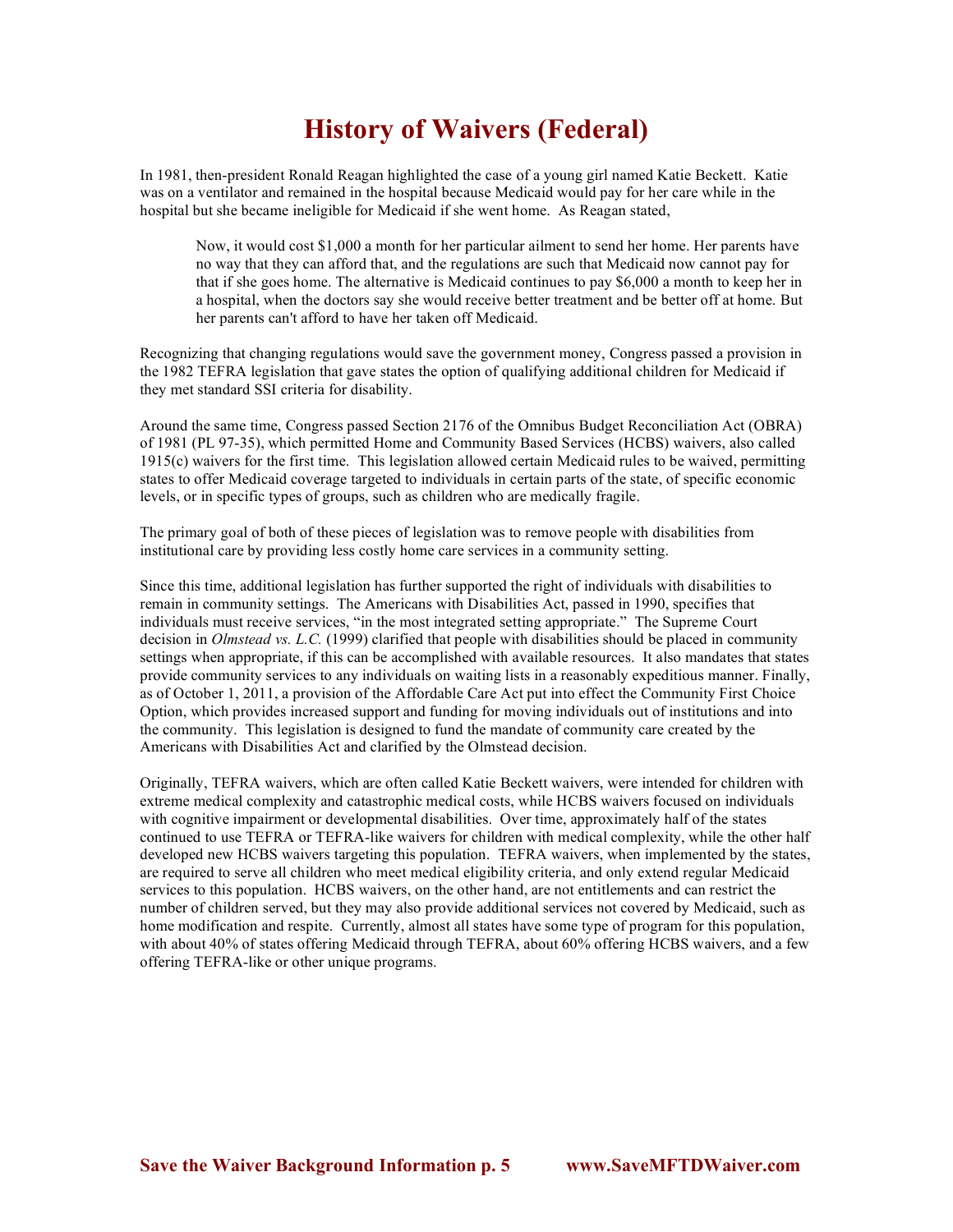## **History of Illinois MFTD Waiver**

In Illinois, the Division of Specialized Care for Children (DSCC) began its home care program in 1979, when the first Illinois child on a ventilator was discharged into the home setting. By 1983, eleven children on ventilators received care through a three year grant from the Division of Maternal and Child Health. This increased to 73 children by 1986, served through a Title XIX waiver administered by DSCC on behalf of the Department of Public Aid and the University of Illinois. In 1994, Illinois continued its program through a 1915(c) waiver serving children who are both medically fragile and technology dependent.

The Medically Fragile and Technology Dependent Waiver (MFTD Waiver) is a home and community based services waiver, also called a 1915(c) waiver. It is a Medicaid program that the federal government had granted to the state of Illinois to prevent costly institutionalization and permanent hospitalization of children with catastrophic medical conditions and expenses. It is called a "waiver" because it waives standard Medicaid rules by evaluating only the child's income when calculating eligibility. Otherwise, children are eligible for Medicaid while living in an institution/hospital, but not once they return home unless their family qualifies financially for Medicaid.

Most children on this waiver are ventilator-dependent, have tracheostomies, or have central IV lines, and require extensive care and services. Without this waiver, 95% of these children would require permanent hospitalization to receive their care. The remaining 5% could be cared for in a skilled nursing facility. Children who have private insurance only receive supplemental Medicaid coverage to cover expenses their private insurance does not pay for, while uninsured children can receive full coverage.

Children throughout the state are eligible for the waiver as long as they are under 21, meet medical eligibility, require ongoing home nursing, can safely be cared for at home, and the cost of care is less than it would be in a hospital or skilled nursing facility. The average cost for hospitalization in a pediatric hospital is \$55,000 per month, while the average cost for children on the waiver cared for at home is \$15,684 per month. In other words, it is three times cheaper to care for these children at home than in hospitals and institutions.

Currently, the capacity of the waiver is 700 children, with 666 of these spots designated for children who require a hospital level of care. As of May 1, 2011, there were 498 active children on the waiver. The average cost per child in fiscal year 2010 was \$188,210 per year.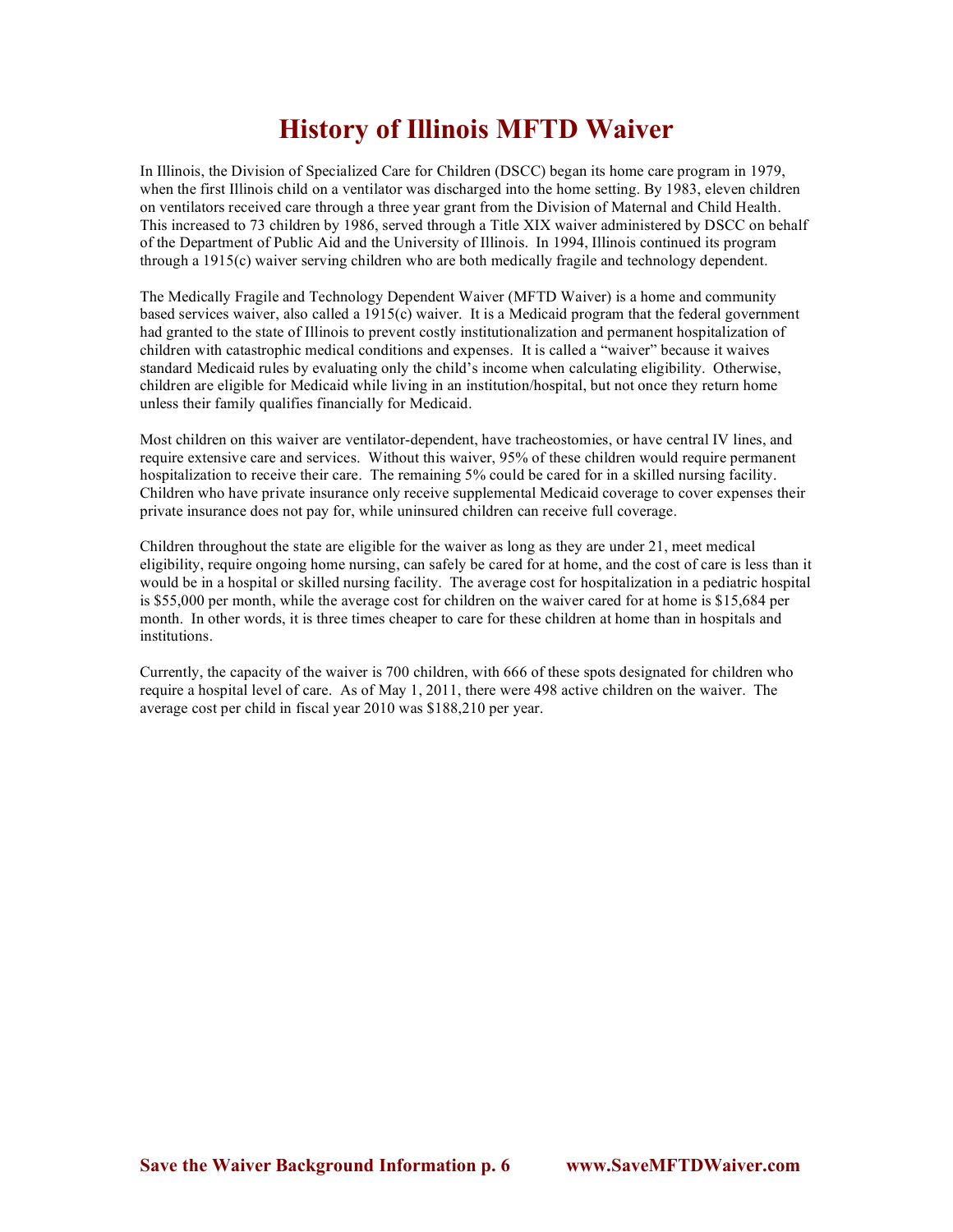### **Selected Waiver Myths more available at http://www.SaveMFTDWaiver.com/myths.html**

### **Myth: The state can save money by requiring high levels of cost sharing Truth: Cost sharing, by HFS' own admission, raises minimal revenue. Studies have shown that costsharing also leads to worsened health care outcomes.**

The state itself acknowledges this would not raise money in a 1/24/12 Children with Complex Medical Needs Workgroup. Idaho only raised \$114,000 from cost sharing, and their program has four times the number of children in it. Wisconsin raised about \$300,000 in 2007 from ALL of its programs combined.

Counterintuitively, cost sharing can actually cost the state more money.

Here's the math. Let's say that 200 families are subject to cost-sharing, and their average income is \$80,000. The state potentially could raise \$800,000 if each family paid 5% of their income, which, incidentally, is far more than the "nominal" percentage of three states that use cost-sharing (Maine, Arkansas, and Nevada) charge. But cost sharing dollars are not matched by the federal government, meaning that if Illinois had instead paid half that amount, \$400,000, they would have received \$400,000 back from the federal government (assuming a 50% federal match).

Thus, by taxing these families, the state LOSES \$400,000 in federal dollars, meaning they only end up making half the expected amount from cost sharing. Add in the cost of collecting payments, and pursuing families who do not pay through collections, and most of the revenue simply disappears.

Moreover, if just a few children are hospitalized because they sacrifice necessary medical care to avoid cost-sharing, the expected benefits of cost-sharing would disappear entirely.

Any cost sharing that must be adopted for political purposes should be applied equally to families of children living at home and children who are institutionalized for fairness. In addition, the state cannot single out one population, such as children who receive home nursing, and be in compliance with the *Olmstead* decision.

### **Myth: Families earning 500% of the federal poverty line (\$95.450 for a family of three) or more are wealthy enough to afford home nursing care themselves Truth: The cost of caring for these kids is more than most families can afford.**

The math is simple: the average cost of a child on the waiver is \$188,210. A family who earns \$95,450 a year cannot afford to pay \$188,210 a year out-of-pocket for nursing care. Even a family who earns twice this amount could not afford nursing care.

A family would have to earn \$300,000 or more to be able to afford home nursing out-of-pocket for most of these kids.

The state has proposed cost sharing within this program, and hopes to raise \$5.1 million from it. If only families over 300% paid in, the average family would have to pay \$51,000 a year. They are asking a family who earns \$70,000 to contribute 73% of their income for nursing care! Obviously, virtually all families would be unable to afford these amounts.

**Myth: Families can just get private insurance to cover these expenses Truth: Private insurance does not cover nursing care in most instances.**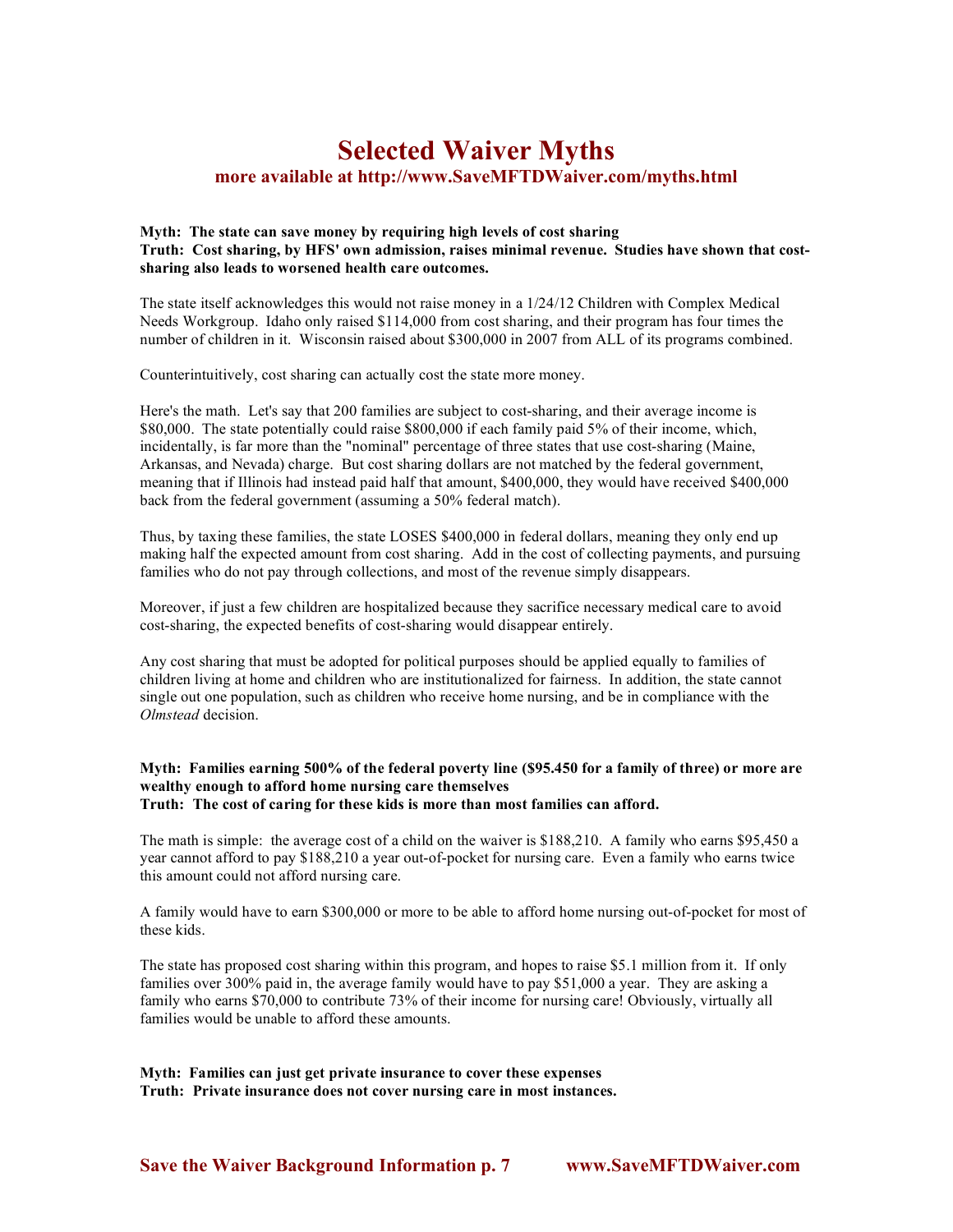Very few insurance companies cover nursing care at all.

When nursing care is covered, it is typically limited by a maximum dollar amount or number of hours, which rarely covers more than a few days of nursing per year. For example, a plan may only cover 320 hours of nursing--roughly the equivalent of three weeks of care for many of these children. Or a plan may only cover \$1000 of nursing care per month, which may only add up to one to two days a month.

Illinois does not mandate private insurers operating within the state to cover home nursing. The state could save a tremendous amount of money by passing this simple requirement. The state actually sued Blue Cross Blue Shield on behalf of the MFTD Waiver for failure to cover home nursing--and won \$25 million in a settlement--but still does not legally require Blue Cross Blue Shield or any other insurer to cover home nursing.

All children on the waiver who have private insurance ALWAYS have the private insurance as the primary payor. Medicaid is ONLY billed if private insurance denies a claim, only pays a portion, or does not cover a service.

### **Myth: "Wealthy" families are getting completely free heath care through this program Truth: Their children are considered medically needy, and in most cases are severely underinsured by private insurance, due to lax insurance regulations.**

Illinois has the highest rate of underinsurance for children with special needs in the country, with 38% of children considered underinsured.

In addition, these families have extensive out-of-pocket costs that neither insurance nor Medicaid covers, often totaling as much as \$10,000 to \$30,000 a year, including:

- Insurance premiums
- Uncovered disposable supplies, such as gauze, betadine, surgilube, etc.<br>• Physician-prescribed OTC medicines and supplements
- Physician-prescribed OTC medicines and supplements
- Specialized equipment for visual and hearing impairments<br>• Medical equipment, such as medical strollars, adapted car is
- Medical equipment, such as medical strollers, adapted car seats, or positioning chairs
- Wheelchair van purchase
- Noncovered home modifications
- Assistive devices, such as communication devices, switches, computers, and software
- Specialty therapy visits, such as respiratory physical therapy or communication therapy<br>• Special education costs
- Special education costs
- Special needs trusts and other legal fees
- Travel and lodging for frequent medical visits
- Increased utility costs for medical equipment, typically \$100/month

### **Myth: The waiver is a "cadillac plan"**

**Truth: Most of these families are struggling on a daily basis to meet the uncovered needs of their children, due to unfilled nursing shifts, difficulties navigating the system, and financial, educational, medical and legal problems.**

Only 60% of allotted nursing hours are actually provided. While some of these hours are not used due to hospitalization, the vast majority remain unfilled because nurses cannot be found to staff the cases. Nurses who work in home care earn about \$10/hour less than nurses in hospitals or outpatient facilities.

It is routine for families to have periods of 48 consecutive hours with no nursing, meaning a parent must stay awake for two days straight to care for the child. This happens frequently on weekends and holidays.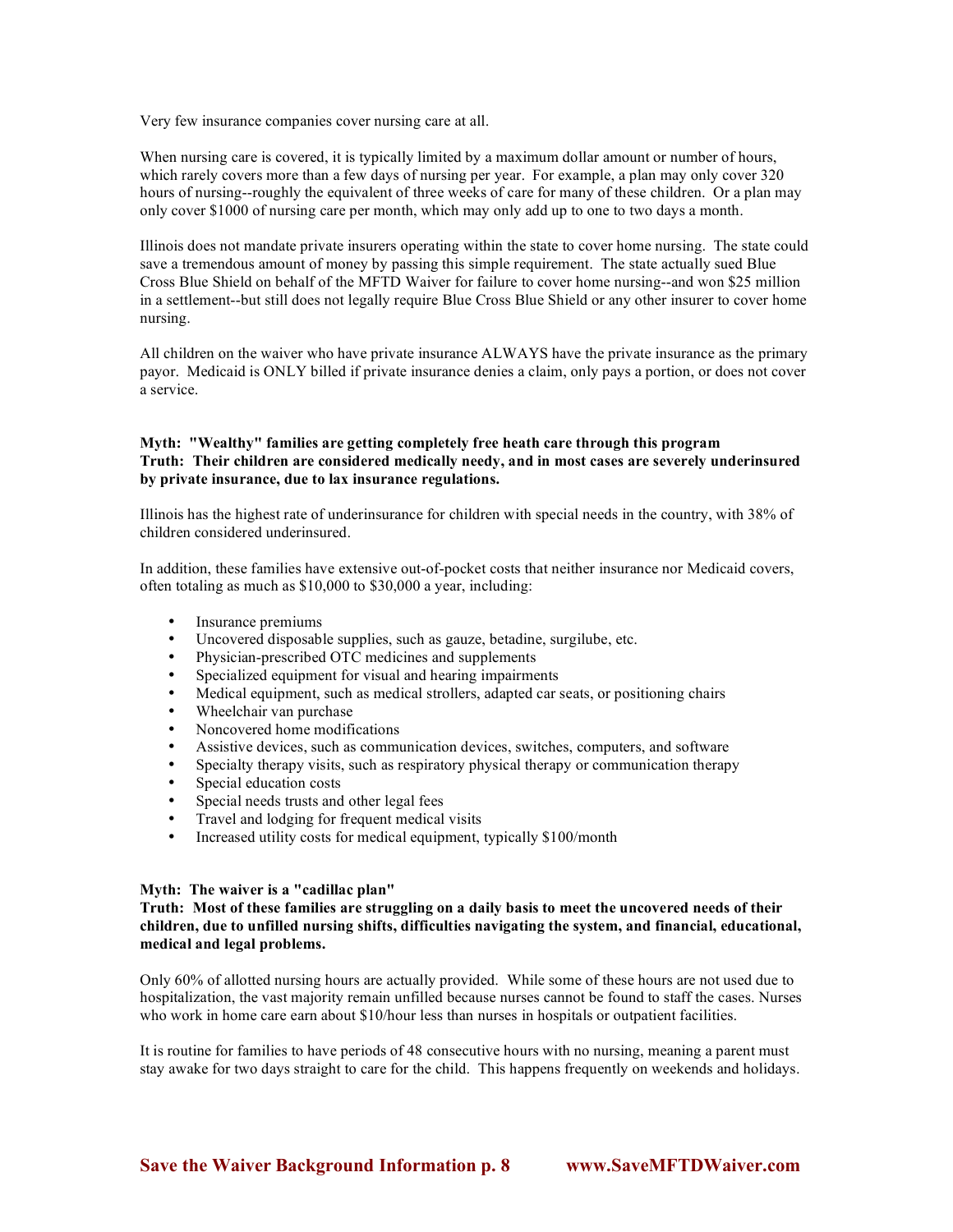Some of these children are so medically complex that they cannot leave home, meaning a parent cannot even run an errand, go to the pharmacy, attend a school event for a sibling, or even get a cup of coffee when a nurse is not available to watch the child. Many parents have not had a night out or vacation in years.

Nurse turnover is frequent and replacement is not guaranteed. Many nurses call in sick at the last minute and typically no replacement is available.

Families must spend hours per day navigating the system, dealing with equipment providers, durable medical equipment companies, home health agencies, nursing agencies, therapists, schools, pharmacies, and insurance companies, while also coordinating their child's care.

Studies show that most of these families are struggling financially, emotionally, and physically on a daily basis just to get by. Caregivers have higher rates of physical injuries directly related to caregiving, financial troubles, and mental health disorders, including depression and PTSD.

#### **Myth: Letting the waiver expire will save the state money**

**Truth: If the waiver is eliminated, many children will have no alternative but to live permanently in hospitals, and it costs three times as much to care for these children in hospitals! They can be cared for at home for \$15,684 a month, but it costs \$55,000 to care for them in a pediatric hospital. If only 30 (6%) children are placed in hospitals, the entire \$19 million anticipated budgetary savings will be erased.**

The only options for families whose children lose the MFTD Waiver are:

**Permanently hospitalize their child, so the child then becomes Medicaid-eligible.** The state itself has said 95% of children on the waiver are too medically involved to go to a skilled nursing facility and must live in a hospital. Children become eligible for Medicaid under federal law if they are institutionalized in a hospital.

**Quit their jobs or reduce work hours to financially qualify for Medicaid.** If nursing care is taken away, parents will have to stop working to take care of their children, which will then qualify the entire family for Medicaid, but now without private insurance paying a large portion of the child's bills. In addition, there will be less tax dollars generated if parents quit their jobs. Eliminating the waiver creates a disincentive to work and maintain private insurance coverage.

**Give up custody of their child to DCFS.** 1 in 6 kids who receive home nursing in Illinois are already in DCFS. Children who receive home nursing are 34 times more likely to be in DCFS than the general population of children in Illinois. Eliminating the waiver will make this problem even worse. Because most of these children are so medically fragile, most would end up hospitalized or in institutions. Those that can be placed in foster homes typically receive substantially more nursing hours and other services than they would with their biological parents. The entire cost of the child's care--medical and otherwise- would need to be shouldered by the state.

A large percentage of kids on the waiver qualify for Medicaid financially, and their home nursing costs will not decrease with the elimination of the waiver.

Illinois will lose much of the \$30 million in federal matching dollars it receives specifically for this program if it is eliminated.

Most of these children still require a nurse 40 hours per week to attend school, which is federally mandated by *Cedar Rapids Community School District v. Garret F*. If this nursing is not covered or billable through Medicaid any longer, the cost will fall completely on local school districts, who cannot receive federal matching Medicaid dollars for nursing. Just one child easily will cost a local school district \$50,000 per year.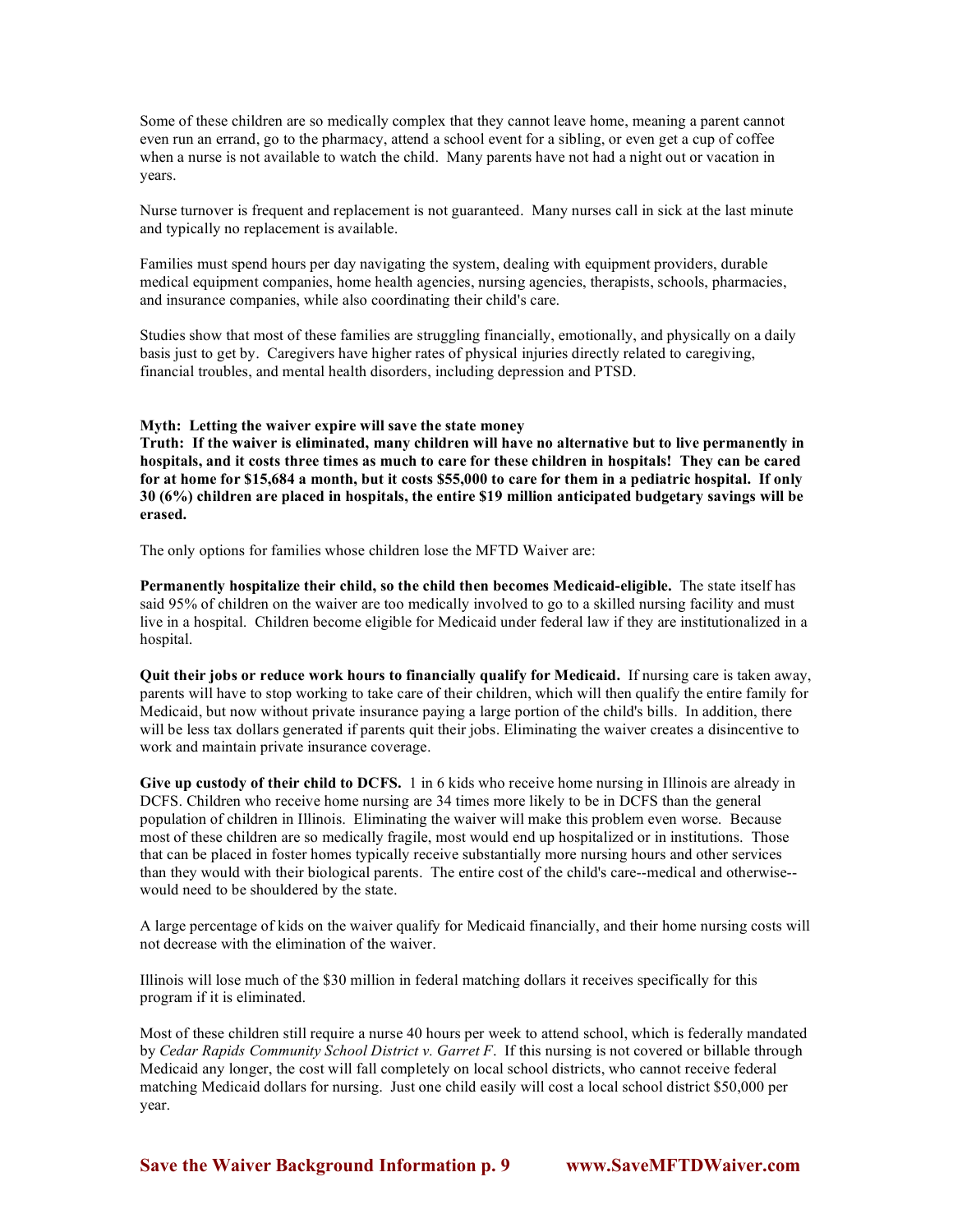# **Cost Cutting Strategies Suggested by Families**

### **1. Eliminate the Respite nursing component and instead replace it with a Flexible Hours Account that would allow families to use any unused hours as needed.**

Current estimated cost of respite if all hours are used: \$5,712,000 (336 hours per child multiplied by 500 children at an average rate of \$34/hour)

### **Potential Savings: \$3,103,200**

(assumes 60% of hours are used, which is the standard percentage of total nursing hours used currently)

### **2. Allow families to elect to have 0-25% of their child's hours replaced by homemaker services. A trained caregiver (parent or guardian) would need to be in the home to care for the child's medical needs while homemaker services are provided.**

Current estimated cost of 25% of nursing care hours: \$15,819,582 Estimated cost if all families chose this option: \$6,979,227 Estimated cost if half the families chose this option: \$11,399,405 (Total cost of nursing care \$15,819,582 divided by average cost of \$34/hour and then multiplied by the average cost of homemaker services at \$15/hour.)

**Potential Savings if all families chose this option: \$8,840,355 Potential savings if 50% of families chose this option: \$4,420,177**

**3. Rapid transition of children who are no longer eligible for waiver services off of the waiver, within three months of losing eligibility. Gradually reduce nursing hours by 25% the first month, 50% the second month, and 75% the third month.** 

### **Potential savings by reducing hours: \$510,310**

**Potential savings by ensuring children are removed from the waiver promptly: \$1,020,620** (Assumes 40 children leaving the waiver at an average nursing care cost of \$102,062 per year, reduced by 50% over three months. Assumes these 40 children would otherwise remain in the program for six months after losing eligibility.)

#### **4. Reduce hospitalizations by 20% through a series of strategies:**

- Use of telemedicine (cost=\$200,000 for four telemedicine nurses, with an additional onetime expense of \$500,000 for equipment)
- Targeted increases in nursing when needed (cost=\$360,000 for 20 emergency hours at 36/hour for 500 children)
- Purchase of private employer-based health insurance plans for families who cannot afford them (cost=\$240,000 for 20 families at \$1000/month)
- Improved care coordination (cost=\$250,000)

Potential savings: \$5,963,356 Potential increased cost: \$1,550,000 **Net savings: \$4,413,356**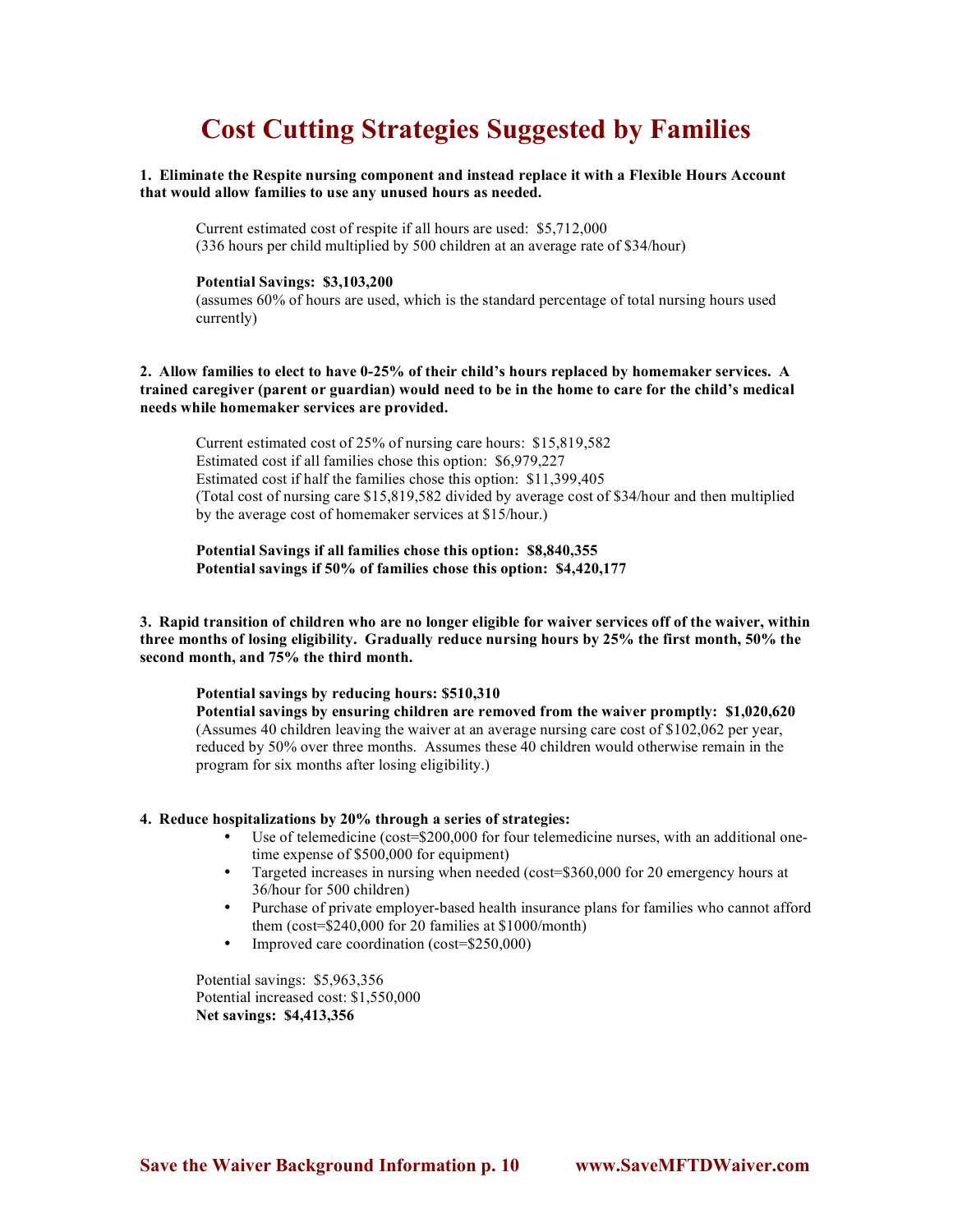**5. Stratify payment based on need of the child. Children would be grouped into 4 categories based on need, and paid the same rate, regardless of what type of nurse was staffing the case. This would encourage the use of LPNs for simpler cases. Children would also receive a particular number of hours based on their group.** 

- Group 1: Stable children with lower levels of technology \$32/hour, 28-56 hrs/week
- Group 2: Children with tracheostomies and moderate levels of need \$34/hour, 56-84 hrs/week
- Group 3: All children with central lines or on ventilators \$36/hour, maximum of 70-112 hrs/week
- Group 4: Select group of children with extreme needs, \$38/hour, maximum of 84-140 hrs/week

### **Potential savings: \$7,001,560**

Assumes 50 children in Group 1, 200 children in Group 2, 200 children in Group 3, and 50 children in Group 4, and assuming only 60% of shifts continue to be filled. Compares them to a group of 500 children at \$102,062 each.

**6. Use of electronic medical records, increasing care coordination, and reducing costs for mailing and paperwork.** 

**Potential savings: \$250,000**

**7. Oversight of durable medical equipment companies, with strict guidelines on rental payments, such as rental to purchase price. Also pilot a program for reuse of Medicaid-purchased items, including wheelchairs, standers, lifts, etc. Goal would be to reduce DME and supply costs by 30%.**

**Potential savings: \$2,492,763**

**TOTAL POTENTIAL SAVINGS: \$27,632,164**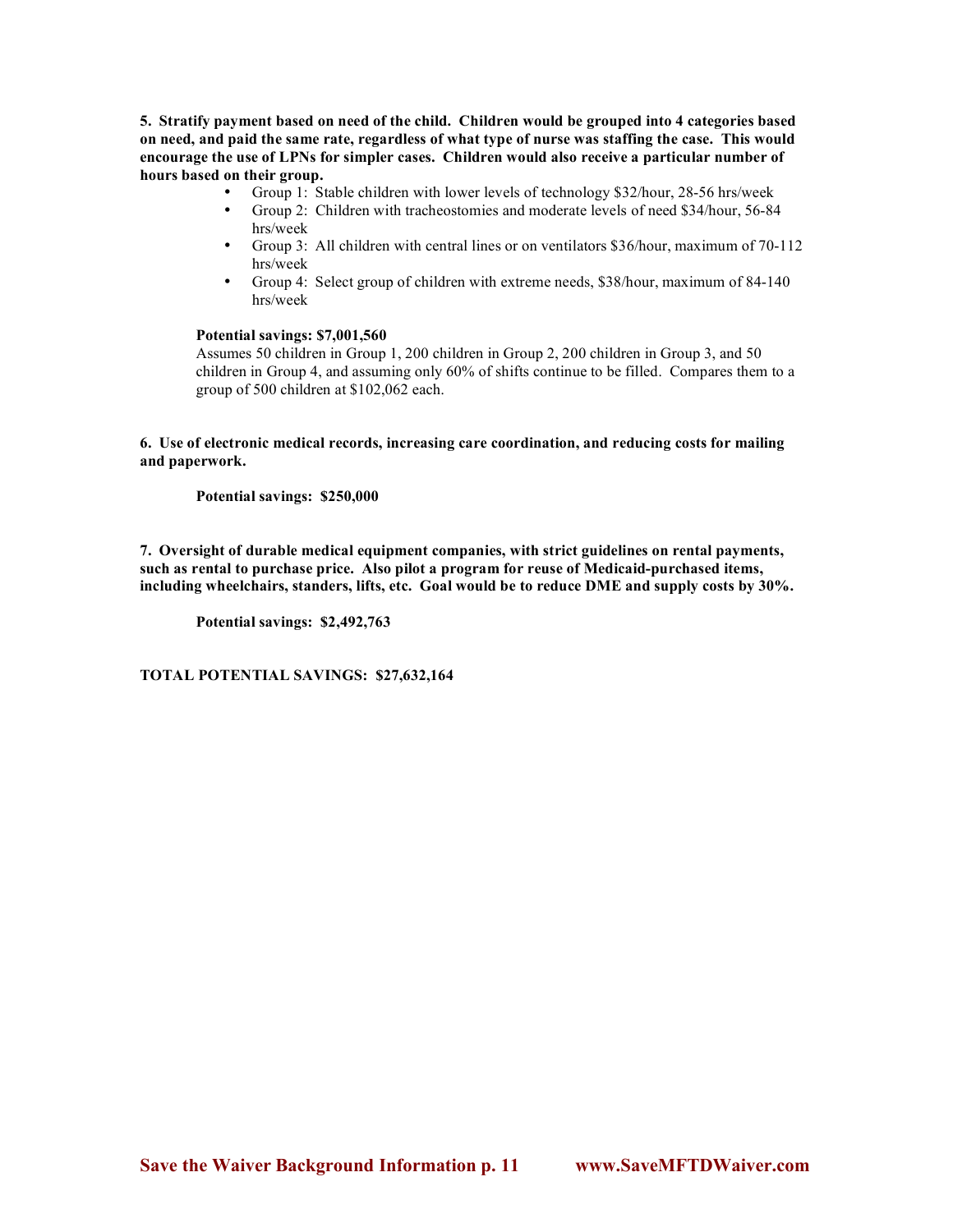# **Family Stories**

### **LY's Story**

LY is a four-year-old brilliant and amazing little girl with a sense of humor and a lust for knowledge! She is diagnosed with a rare muscle disorder called CFTD and is ventilator dependent, tube fed, and requires assistance for all activities of daily living. She is nonverbal but highly intelligent and has been able to read since she was 2.5 years old.

She has a future that is unknown, yet VERY hopeful! We cannot predict the future for any child; however, if LY does not receive her frequent therapies or her 24/7 care and treatments, she will never reach her full potential.

LY is such a beloved and important part of her family of four. Her parents cannot imagine not having her home with them. Without the waiver she could not live at home because her private insurance won't pay for her nursing. Her family is so thankful for her home nursing care through the waiver.

### **KM's Story**

KM is a second-grader who gets good grades, is on the honor roll, loves animals and loves to go to the zoo. She has a tracheostomy and uses a ventilator to breathe due to an extremely rare syndrome called Rapidonset Obesity with Hypothalamic Dysfunction, Hypoventilation and Autonomic Dysregulation, more commonly known as ROHHAD. This syndrome causes major medical issues in many parts of her system. She has balance complications, temperature regulation problems, and some vision difficulties. But the most dangerous part is that her body may "forget" to breath. KM's brain does not recognize a lack of oxygen or build up of carbon dioxide until it's too late and she's stopped breathing.

KM's nursing care keeps her healthy and out of the hospital. For example, her nurses are able to recognize infections very quickly, and can intervene by altering her ventilator settings and give her medications. She has avoided numerous hospitalizations due to the diligent care she receives from her nurses.

Without the MFTD Waiver, KM would have to live in a hospital, and could not attend school or enjoy her trips to the zoo. She is just a regular kid who happens to have some extra medical equipment. She needs to live in the community with her family who loves her and helps her to thrive.

### **Stephanie's Story**

Stephanie lived a happy life attached to a ventilator and in a wheelchair. She died at the age of 19 on May 1, 2010.

Stephanie was mainstreamed in school, was on the A honor roll for 4 years in high school, attended events such as dances, sports, and prom, and graduated in 2009. She even won boccia tournaments in Illinois on the state level and then moved on to Nationals. Her dream was to go to college and write children's books. She was well on her way to becoming a productive, independent adult at the time of her death.

Her family was lucky in that they held private insurance for almost 16 years and it paid for private duty nursing 24 hours a day. Unfortunately, Stephanie hit the lifetime maximum of her private insurance plan, and once capped out of insurance, she entered the MFTD Waiver.

Without the Waiver, one or both of her parents probably would have had to quit their jobs. If both parents had quit their jobs, the entire family would have ended up on public assistance, and that would cost the state even more money.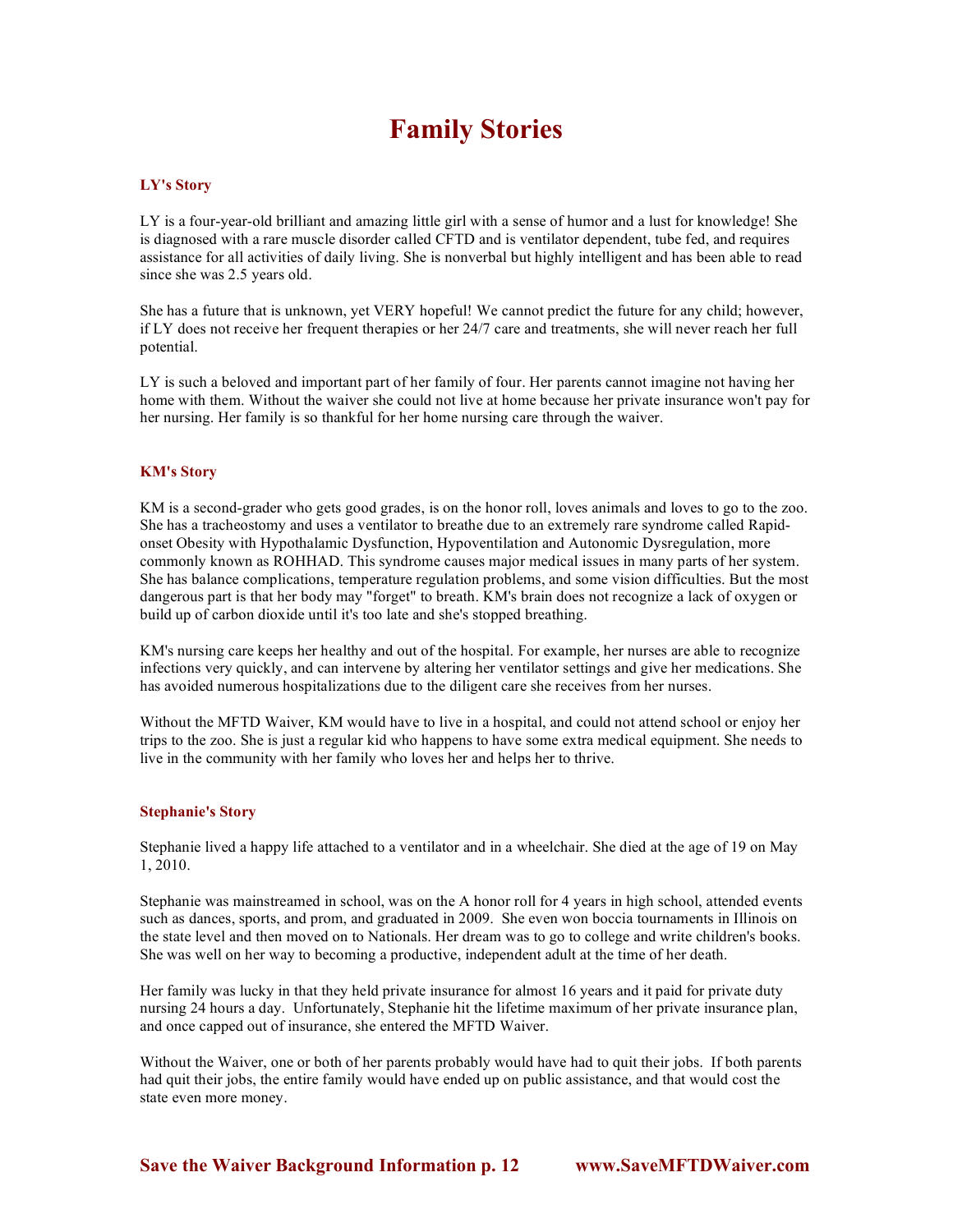### **Craig's Story**

Craig is a very sweet, curious and loving 9-year-old boy who was born with a type of Muscular Dystrophy. He has a tracheostomy and uses a vent for most of the day. He has a G-tube and uses a cough assist machine and nebulized medications to help keep his lungs clear of infection.

Prior to being on the MFTD Waiver program, Craig was hospitalized 3-4 times per year. In the eight years since coming home on the MFTD Waiver in 2004, he has only spent 4 days in the hospital.

Craig's parents both work and have private insurance, but insurance only pays for 100 hours of nursing per year, which is simply not enough, as Craig needs 24 hours/day nursing level care. His parents do provide 60+ hours a week of his care but they need nurses to care for Craig when they work and sleep. Even with insurance and the MFTD Waiver, they pay for most of his medications and many other supplies he needs on a daily basis out-of-pocket.

Without the MFTD Waiver, one or both of Craig's parents would be forced to quit their jobs and his family would most likely have to depend on state assistance and disability benefits to supplement their income. Alternately, Craig would need to be hospitalized, and would need to be at an ICU level of care, which is very expensive. If hospitalized, all of his expenses would be paid for by Medicaid, which would ultimately cost the state much more money.

### **C's Story**

C is an 8-year-old diagnosed with cerebral palsy, Down syndrome, stroke, hypoxic brain injury, seizures, heart defect, pulmonary hypertension, primary immune disorder, severe lung damage, and reflux/silent aspiration. He has participated in the MFTD Waiver since 2005. He currently uses a pulse oximeter, suction machine, is on oxygen, has a G tube for nutrition and is continuously fed via feeding pump. He requires nursing-level care at all times. Since his medical needs change--sometimes from hour to hour--his family depends on nurses who can assess the situation and act quickly.

C's family is very thankful for the Waiver program. While C's family has a PPO private insurance plan, his family's out-of-pocket expenses per year without the Waiver are more than \$200,000. Before participating in the Waiver program, C's parents had no choice but to divorce and live separately so that C would qualify for a medical card as secondary insurance to pick up the extra expenses not covered by primary insurance. While on the Waiver, C's family has been able to keep him at home and relatively well. Without the Waiver, C's father would either have to leave the home again, or C would need to live in an intensive care unit, running the risk of acquiring hospital-borne infections. Because C is so medically complex, it would cost about six times more money to keep him in the hospital than it does to provide him with nursing care at home.

### **BJ's Story**

BJ is a charming 15-year-old who used the MFTD Waiver for many years. He was born 3 months prematurely with Spina Bifida and an Arnold Chiari Malformation, which compressed his brain stem. After 8 months in the hospital, he went home on a ventilator 24 hours a day, G-tube dependent for nutrition and on numerous medications. He required 24 hour hands-on care because of "blue spells" and apnea episodes when he would stop breathing. He also developed a seizure disorder at 16 months old that required he be monitored constantly.

His family used private insurance for nursing as long as possible and then started using the MFTD waiver when insurance would not cover his nursing. He slowly began to wean off the ventilator during the day but needed it at night for many years. Eventually, he slowly weaned off the ventilator at night as well. This was a very slow and complicated process that his family could not have done without the diligent and compassionate care he received from his home care nurses.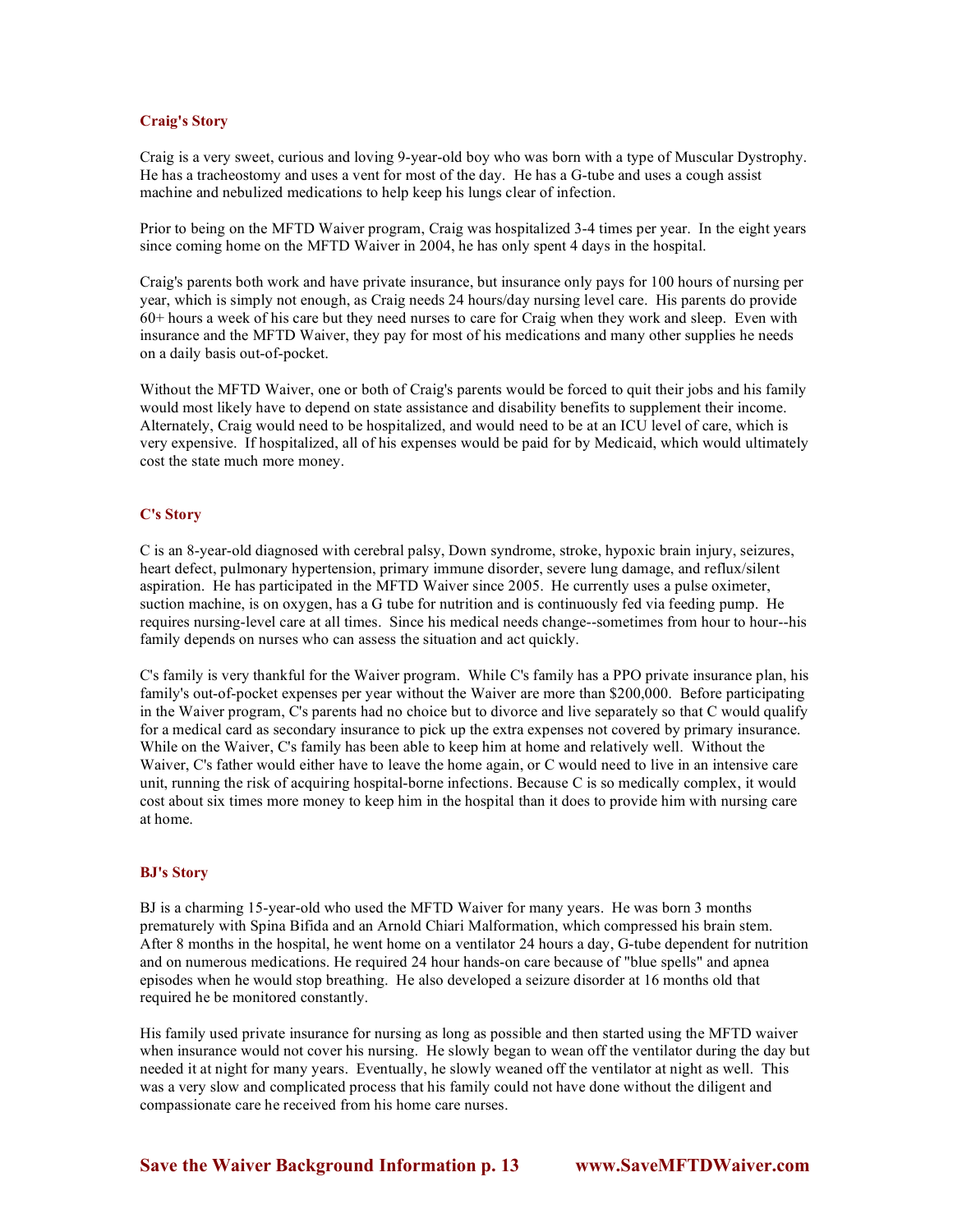This past summer, he had his trach stoma closed and no longer needs the MFTD waiver for nursing care. He is still medically involved, but is doing great and could have never gotten to where he is without the nursing care he received from the MFTD waiver.

### **KP's Story**

KP is an 8-year-old diagnosed with cerebral palsy and an unnamed progressive disorder. She has participated in the MFTD Waiver since 2006. She currently uses a ventilator, has a central IV line in her chest for nutrition, is on oxygen, has a GJ tube, and has a foley. She requires intensive care level nursing at all times, gets more than 50 doses of medication a day, and requires 6 hours of respiratory treatments each day.

KP's family is incredibly thankful for the Waiver program. She has only had one hospitalization in two and a half years, thanks to the Waiver. While KP's family has a PPO private insurance plan, her family's outof-pocket expenses per year without the Waiver are more than \$237,000. Without the Waiver, she would need to live in an intensive care unit.

### **RD's Story**

RD is a beautiful, loving, bright little 4-year old girl who was born with a rare life-threatening gastrointestinal illness. This illness is so rare that it does not yet have a name. It results in severe bleeding from the esophagus, stomach and intestines, persistent vomiting and intestinal failure, just to name a few symptoms.

RD has had over 30 hospitalizations to date. She has been on the MFTD Waiver since May of 2011. Since being on the waiver, RD has had only 1 major hospitalization. RD and her family are so grateful for the waiver program as it has allowed them to have some semblance of "normalcy."

Without the waiver program, RD would spend much more time in the hospital where she would be exposed to serious infections. Any sort of infection, even the common cold, causes serious complications for RD, which often become life-threatening.

#### **D's Story**

D is a 17-month-old with an undiagnosed neuromuscular disorder. He has paralyzed vocal cords, he is not able to swallow and has other neuromuscular issues. He has a trach, G-tube and uses oxygen when he is sick. He has participated in the MFTD Waiver since 2010 when he came home from the hospital after spending the first 3.5 months of his life in the hospital. We are very thankful for the Waiver program, as it allowed us to bring our son home.

D has only been hospitalized once since he came home from the hospital, and we attribute that to the level of care that we are able to provide for him at home, thanks to the Waiver. The Waiver is a much more cost effective way to provide care for D. The cost for the first 3.5 months of his life in the hospital was over \$650,000. Because of the waiver, his family is able to keep their jobs and primary PPO insurance. Without the Waiver, D would have to live in a hospital.